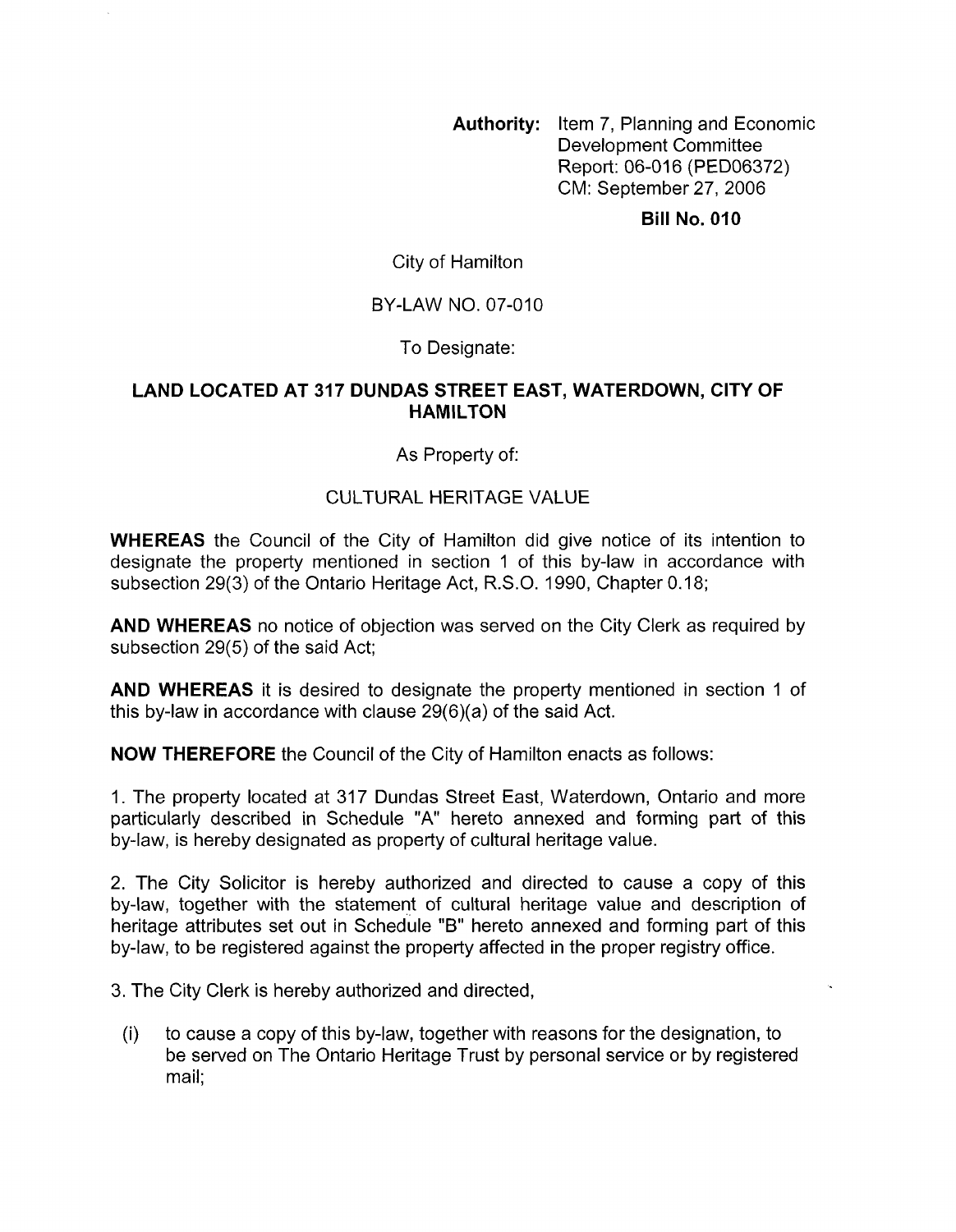To Designate Land Located at 317 Dundas Street East, Waterdown As Property of Cultural Heritage Value Page 2

(ii) to publish a notice of this by-law once in a newspaper having general circulation in the City of Hamilton.

PASSED and enacted this 10<sup>th</sup> day of January, 2007

bege

 $\frac{1}{\sqrt{2}}$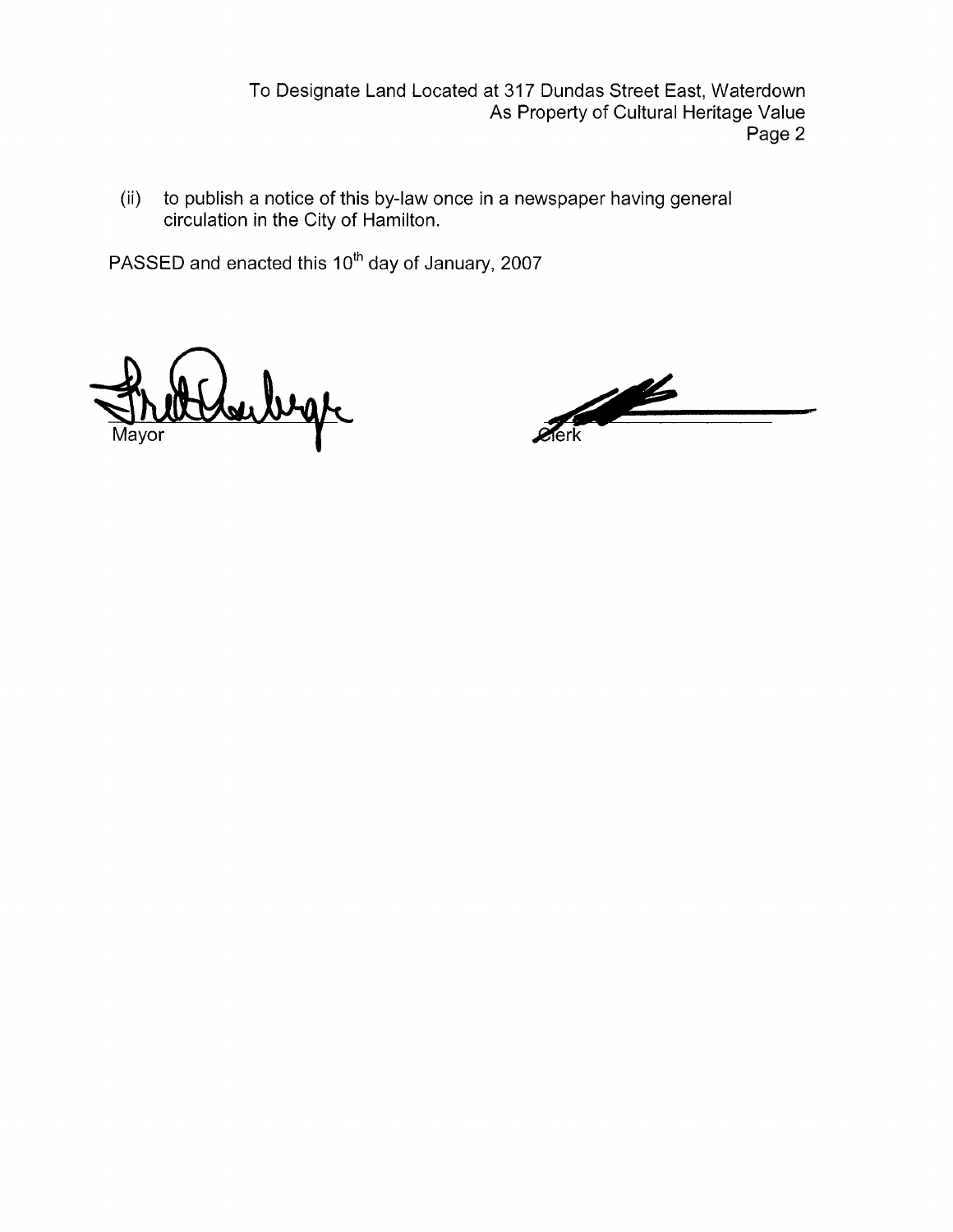### Schedule "A" To By-Law No. 07-010

## 317 Dundas Street East, Waterdown Hamilton, Ontario

*PIN:* 17507-0305 (LT)

Part Lot 5, Plan M-8, Part 10 on 62R-16435; Flamborough, City of Hamilton; reserving unto the Trustees for the Community League of the Village of Waterdown

The right to remove the buildings on receiving eight weeks notice of the intention of the Municipal Corporation of the Village of Waterdown to use that part of said Lot 5 on Plan 8 said notice to be given between the twentieth and twenty-four of any month as in WT995, together with WT995.

 $\sim$ 

 $\bar{z}$